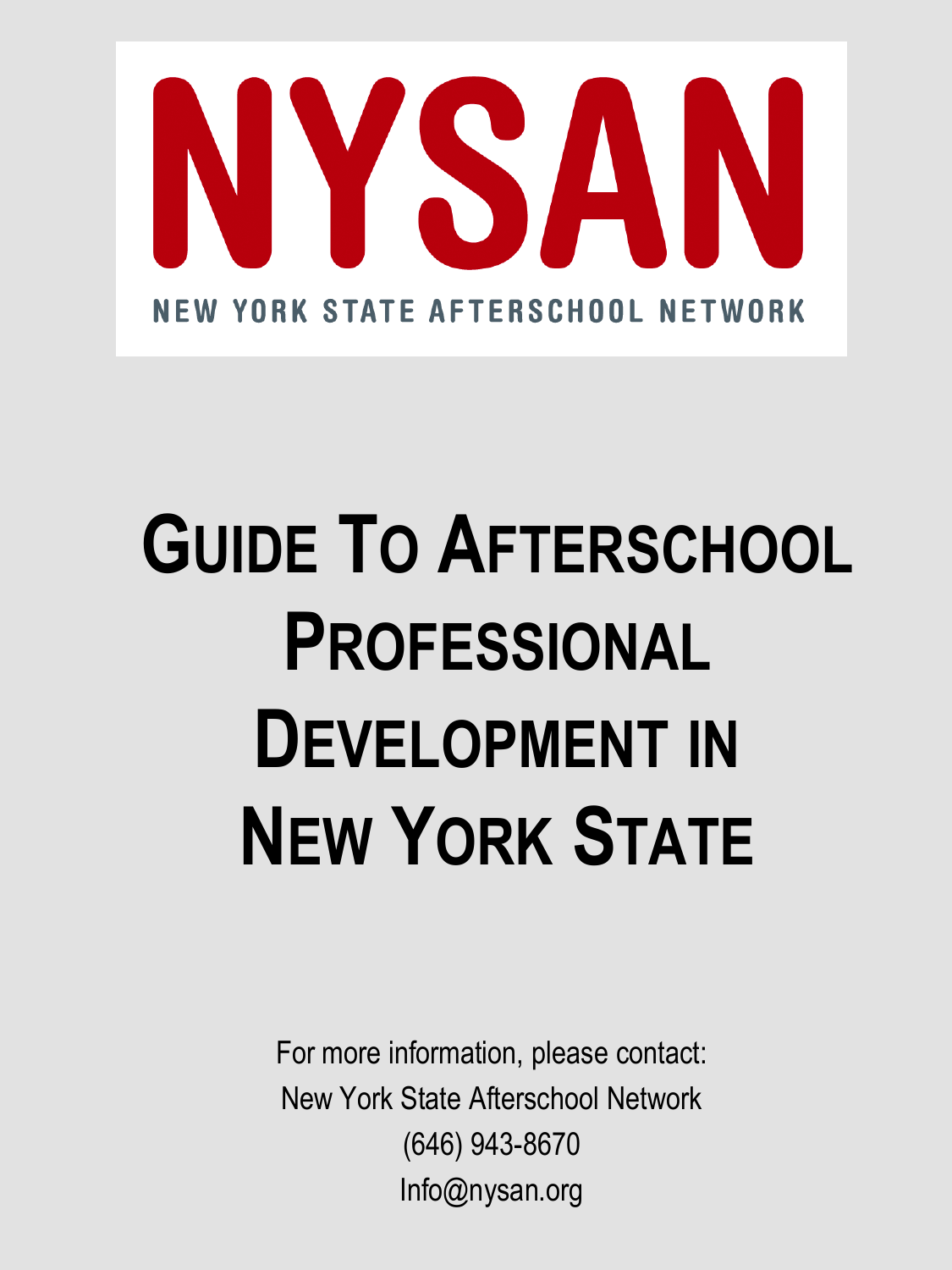### **Introduction**

Afterschool professionals are central to achieving high program quality and, ultimately, to providing successful programs that result in positive outcomes for youth. In November 2005, the Massachusetts After-School Research study reviewed indicators that lead to high-quality programming. The study found that staff quality is the critical component of programs that leads to youth engagement.

Knowing this, the field must provide learning opportunities for afterschool staff that support them in providing high-quality services. Professional development is complex and includes a wide range of research and activities that support professionals in improving their knowledge and skills in both youth development and program management. Understanding professional development is critical for individual professionals who wish to advance their careers and improve their practice, and for policymakers in building a statewide afterschool system. The information below describes the professional development system in New York State, including the following:

| <b>Standard Professional Development Definitions</b>                                                   | Page 2 |
|--------------------------------------------------------------------------------------------------------|--------|
| Distinction Between Individual Professional Development and Program Recognition                        | Page 3 |
| Overview of Three Frameworks for Professional Competencies                                             | Page 4 |
| Opportunities for Professional Development                                                             | Page 6 |
| Resources and Research on Professional and Workforce Development                                       | Page 8 |
| Appendix I: School-Age Child Care Licensed Programs, Staff Qualifications and Training<br>Requirements | Page 9 |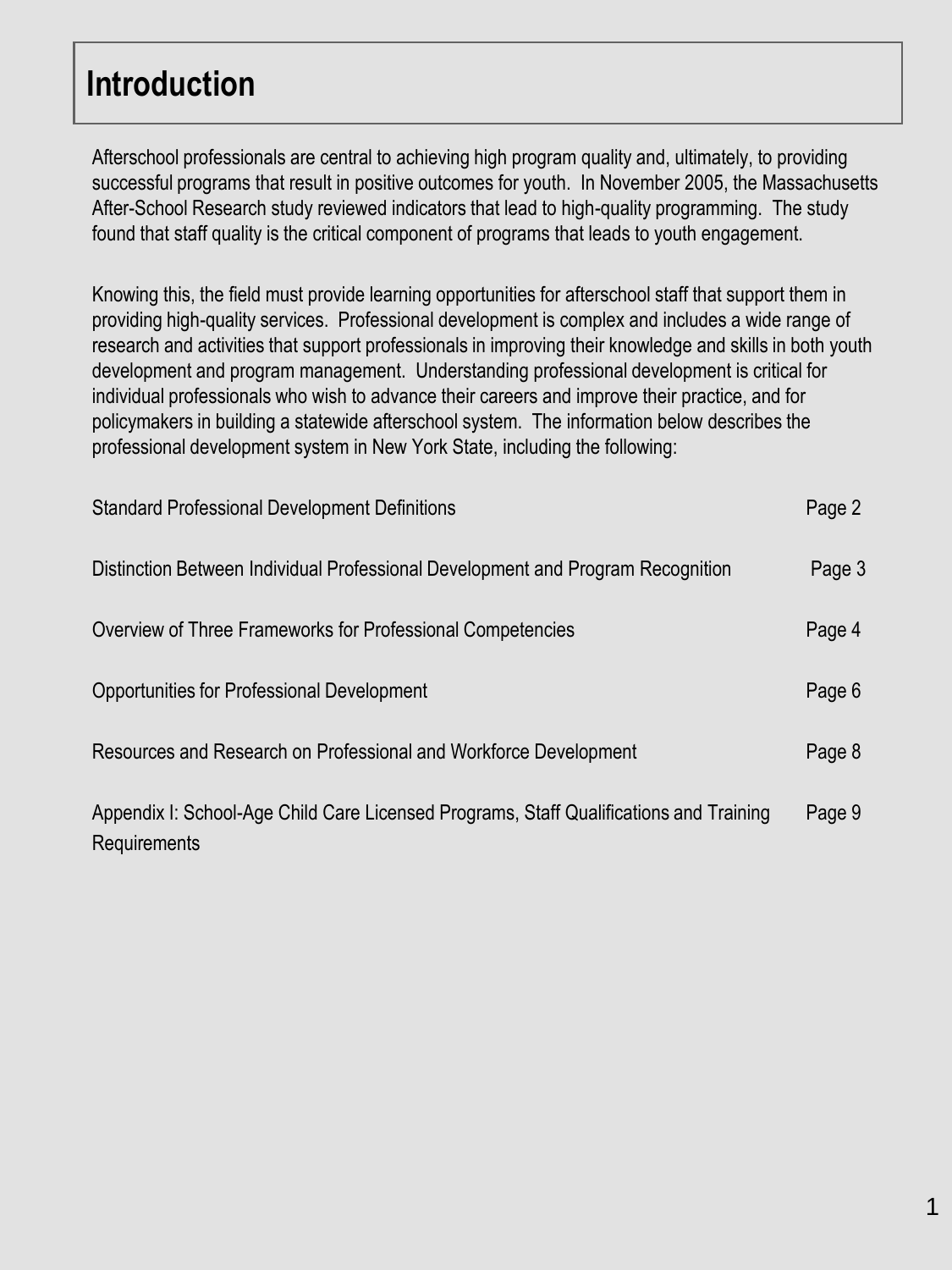#### **Certificate Program**

A certificate program traditionally refers to a college- or university- based series of coursework that results in the acquisition of a certificate by an individual. This may be for undergraduate- or graduate- level work, and generally provides credits that are transferable and portable.

Out-of-school time certificate programs are available at a variety of schools, including the City University of New York, Arcadia University (on-campus and distance learning), University of California – Irvine, and Johns Hopkins University (on-campus and distance learning).

#### **Employment Incentive Program (EIP)**

EIP is a funding program for early care and school-age care professionals overseen by the State University of New York. EIP scholarships fund college tuition, credentials, and non-credit bearing training fees. Training must clearly reflect one or more of the subject areas that are required by the NYS Office of Children and Family Services regulations in order to be eligible. All college courses taken as part of an early childhood or related degree program are eligible for scholarship. A list of training providers who accept EIP payments can be found here: [www.ecetp.pdp.albany.edu/olapps/eipvendorlookup/.](http://www.ecetp.pdp.albany.edu/olapps/eipvendorlookup/)

#### **NYS OCFS School-Age Child Care (SACC) Staff Requirements**

Any program that is a) not run by a school or school district; b) serving 7 or more children who are age 13 or younger, and c) not a single-purpose program must have a school-age child care (SACC) license. SACC-licensed programs must abide by the State's staff qualifications and training requirements (hours and topics). For a complete listing of these qualifications and training requirements, *see Appendix I.*

#### **Professional Competencies**

Competencies describe the requisite skills, abilities, behaviors or knowledge needed by an individual to meet a given standard. A "competent" individual has mastered skills and has the capacity carry out functions related to their work.

#### **Professional Credential**

A credential is earned by an individual professional upon completing a process by which they have provided evidence of mastery of skills or development of competencies. Once a professional has met the standard set forth by the issuing agency by training completion and successful observation, a credential is issued that is portable and renewable.

In New York State, AfterSchool Works! New York is the statewide credentialing agency, while the New York City Department of Youth and Community Development also offers a credential to professionals in NYC. More information is provided below.

#### **Standards**

A standard is the benchmark for recognizing proficiency, mastery, or quality with respect to observable elements that measure desired outcomes. A person has met or exceeded a standard through demonstration of sufficient proficiency or mastery of the elements of that standard (reflected by competencies, indicators, or other measures).

2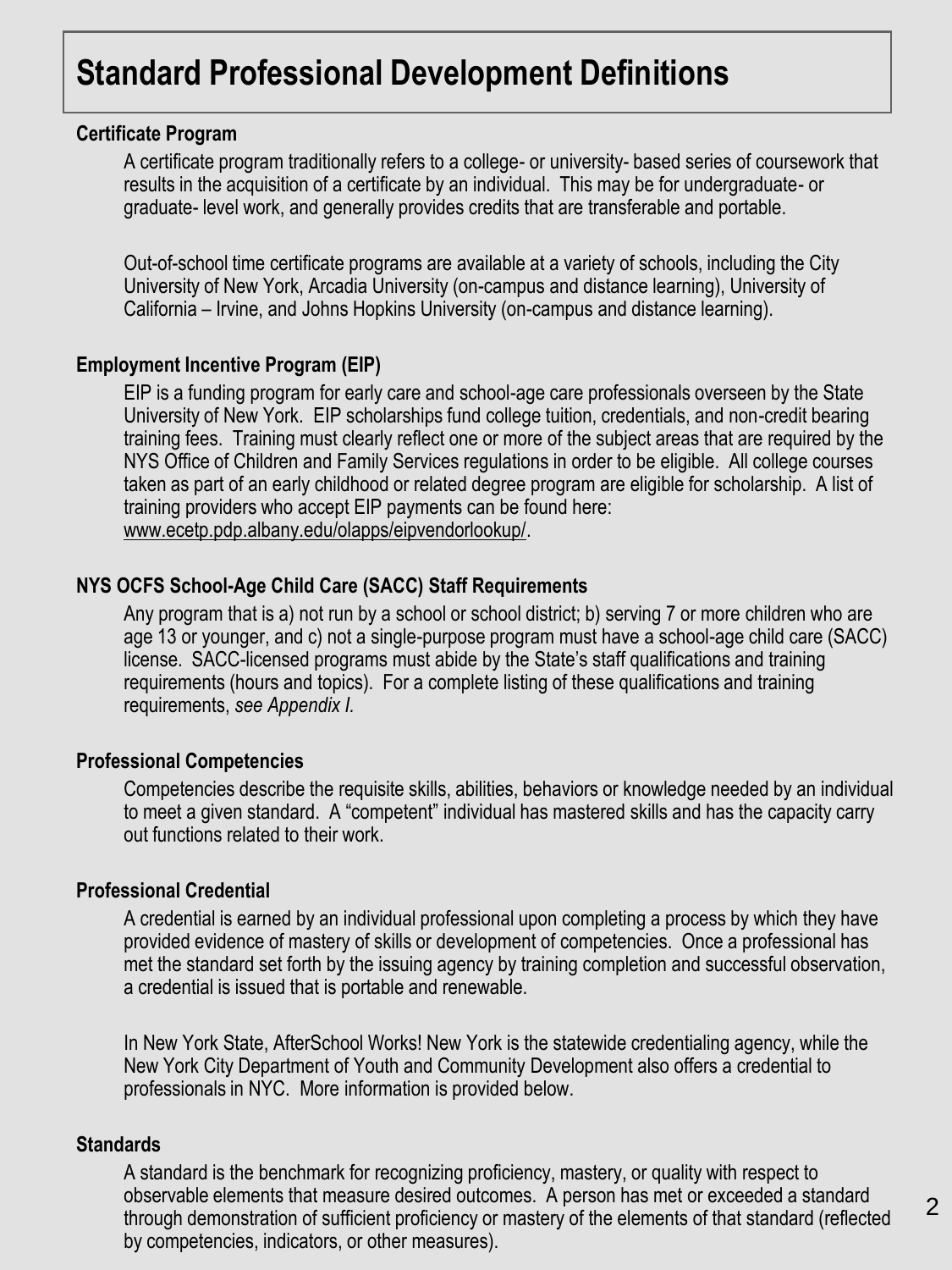# **Distinction Between Individual Professional Development and Program Recognition**

An important distinction should be drawn between individual professional development, such as credential and certificate programs, and program-level recognition, including accreditation and quality assessments. A brief overview of the connection between these concepts is provided below.

### **Individual Professional Development and Program Accreditation**

Program accreditation is granted to high-quality programs upon completing a process by which they have met or exceeded program standards. Accreditation is granted to programs, and may be held by a program site or the agency that oversees the program. Though accreditation is granted to programs, not individuals, there are many opportunities for professional development on program quality and promising practices during the accreditation process.

The Council on Accreditation (COA) offers a national accreditation program, and AfterSchool Works! New York is currently piloting a statewide accreditation program (the full program is slated to be launched in September 2010).

### **Individual Professional Development and Program Quality Assessment**

Programs may choose one or more strategies to measure the quality of their program. These strategies often provide an assessment or overview of how the program is performing. While program quality assessment is not a reflection of any individual professional's performance, there are often professional development implications and opportunities. Program directors and managers may use the outcomes of a program quality assessment to create professional development plans (which may include trainings, peer learning, and coaching) to both support staff and improve overall program quality.

Programs can use the NYSAN Quality Self-Assessment (QSA) Tool to assess program quality and create an action plan for quality improvement. The QSA Tool User's Guide incorporates the PASE Professional Development Planning Tool for programs that wish to develop staff members' skills and knowledge as a means to improve program quality. To access the QSA Tool User's Guide and PASE Professional Development Planning Tool, see: [www.nysan.org/usersguide.](http://www.nysan.org/usersguide)

Formal evaluation efforts and tools can also provide structure for developing a professional development plan. For more information on assessment tools, please see the Forum for Youth Investment's Measuring Youth Outcomes publication: [http://www.forumforyouthinvestment.org/content/measuring-youth-program](http://www.forumforyouthinvestment.org/content/measuring-youth-program-quality-guide-assessment-tools-2nd-edition)[quality-guide-assessment-tools-2nd-edition](http://www.forumforyouthinvestment.org/content/measuring-youth-program-quality-guide-assessment-tools-2nd-edition).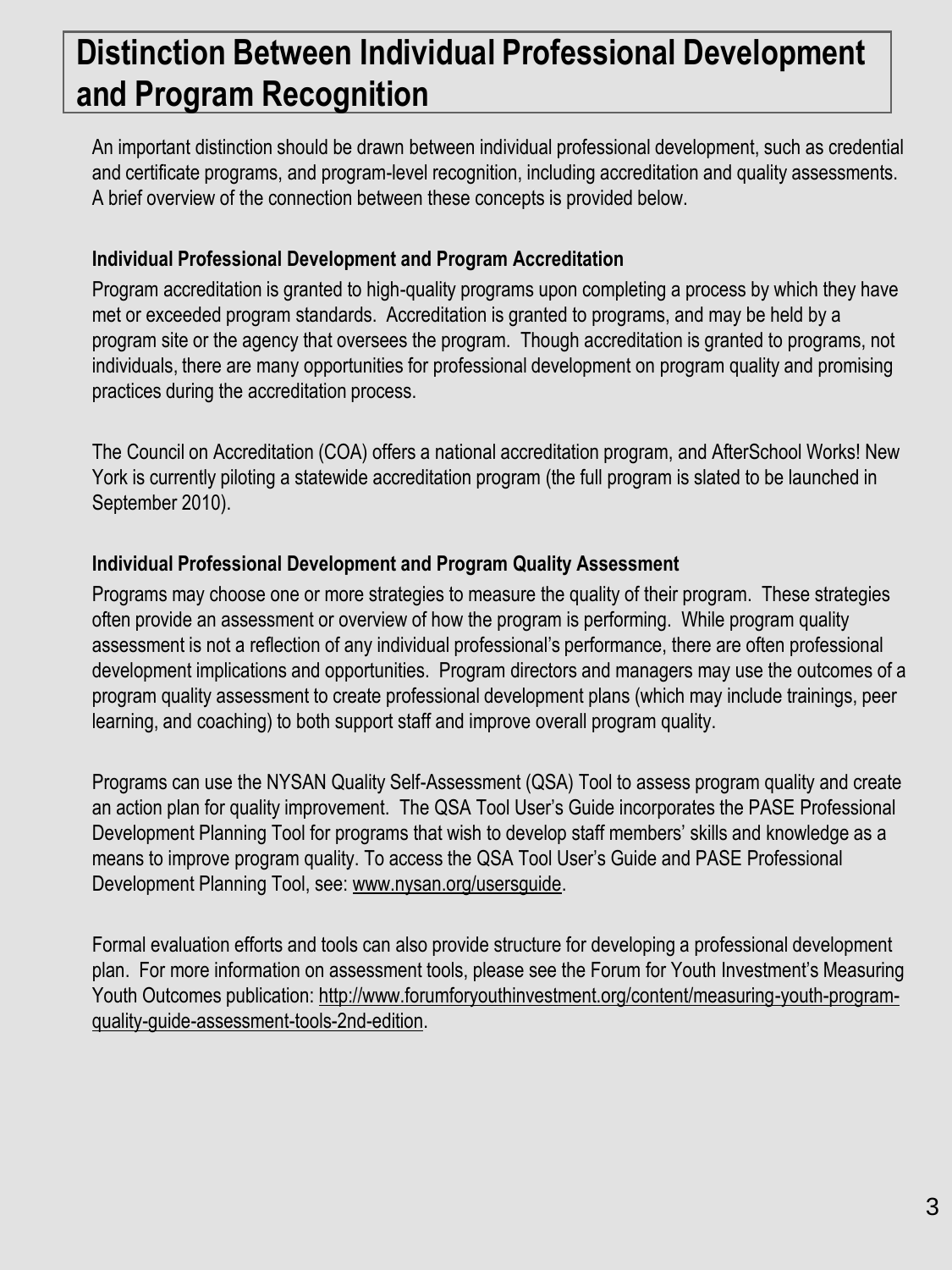# **Overview of Three Frameworks for Professional Competencies**

As referenced above, competencies describe the requisite skills, abilities, behaviors, or knowledge needed by an individual to meet a given standard. A "competent" individual has mastered skills and has the capacity carry out functions related to their work. Professional competency frameworks aim to provide a complete picture of what an individual professional needs to successfully fulfill their job responsibilities.

The three frameworks presented below show the range of professional competencies that are central to staff success; four competencies are included in all of the models: professionalism, knowledge of child and youth development, ability to create a safe environment, and ability to promote and maintain positive relationships. The competency frameworks may be used by an organization to structure a professional development plan, or by an individual seeking to advance their own practice. They may also be used by public agencies and policymakers to develop infrastructure that supports afterschool professionals.

### **C.S. Mott Foundation:** *Core Competencies for Afterschool Educators* **(national)**

According to the C.S. Mott Foundation, "Agreeing on the core competencies staff need to effectively do their jobs is a valuable step in making decisions regarding the design and selection of professional development activities." The C.S. Mott Foundation's framework includes 5 overarching competencies and 18 indicators. The overarching competencies include:

- Ability to relate to and work well with diverse children and youth
- Ability to facilitate participants' learning of new knowledge and skills
- Ability to respectfully engage the important adults in the participants' lives
- Commitment to one's own learning, skill-building, and professionalism on the job
- Ability to effectively carry out program operations and policies to achieve program goals and meet needed requirements.

For more information, please see the C.S. Mott Foundation's core competencies document: [www.afterschoolresources.org/directory/professional\\_development\\_a/professional\\_development/core\\_co](http://www.afterschoolresources.org/directory/professional_development_a/professional_development/core_competencies_for_afterschool_educators.html) mpetencies for afterschool educators.html.

**AfterSchool Works! New York: NYS School-Age Care Credential Competencies (statewide)** These competencies are used as a framework for the NYS School-Age Care Credential, earned by professionals to develop their knowledge and skills, and advance professionally by earning this recognition. These competencies are intended for program supervisors and those looking to advance in the field of afterschool. The ASWNY framework includes 14 overarching competency areas and 80 indicators (each with descriptive sub-indicators). The overarching competency areas include:

| Professionalism             | Creative                              |
|-----------------------------|---------------------------------------|
| Child Development Knowledge | Physical                              |
| Safety                      | Cognitive                             |
| Health                      | Communication                         |
| Self                        | Social                                |
| Guidance                    | Family                                |
| Out-of-school environments  | <b>Operational Program Management</b> |

For more information, please download the SAC Credential manual:<http://www.afterschoolworksny.org/sacc.html>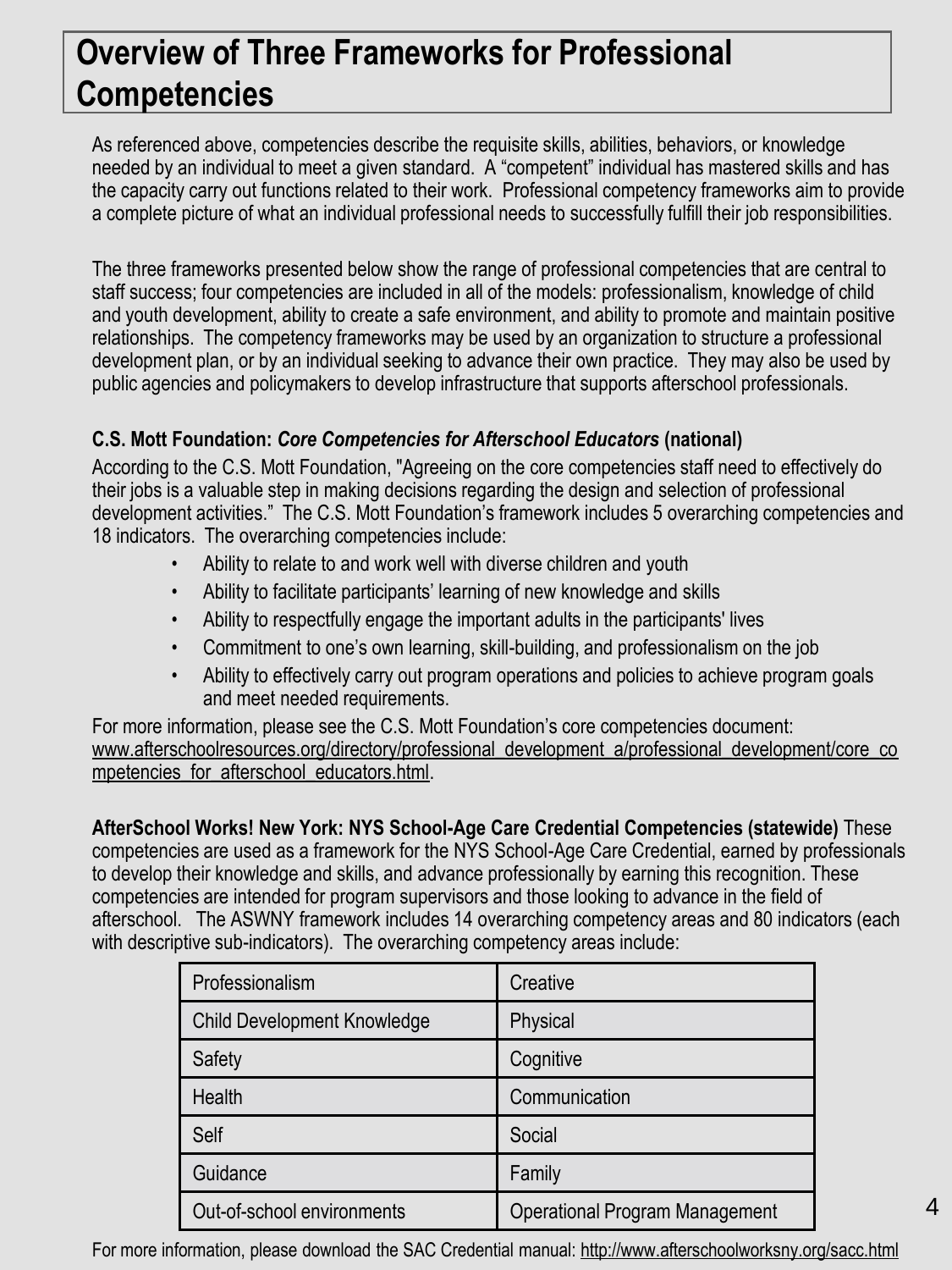# **Overview of Three Frameworks for Professional Competencies (continued)**

### **NYC Department of Youth and Community Development: Core Competencies for Youth Work Professionals (NYC initiative)**

These competencies are intended for front-line staff; DYCD has developed a separate set of competencies for supervisors. The DYCD framework includes 8 overarching competencies and 50 indicators. In five of the seven competency areas, DYCD has included seven additional indicators specific to professionals working with middle and high school youth to address the additional skills and knowledge necessary to working with older youth. The overarching competencies include:

- Knowledge of the principles and practices of child and youth development and ability to use this knowledge to achieve the goals of the program.
- Ability to comply with applicable safety and emergency requirements.
- Ability to promote an inclusive, welcoming, and respectful environment that embraces diversity.
- Ability to foster academic and non-academic skills and broaden participant horizons.
- Ability to effectively implement curricula and program activities.
- Ability to promote responsible and healthy decision-making among all participants.
- Ability to develop leadership, team-building, and self-advocacy skills among participants.
- Ability to behave professionally.

For more information, please download the DYCD core competencies document: [www.nyc.gov/html/dycd/html/resources/developing\\_youth\\_workers.shtml](http://www.nyc.gov/html/dycd/html/resources/developing_youth_workers.shtml)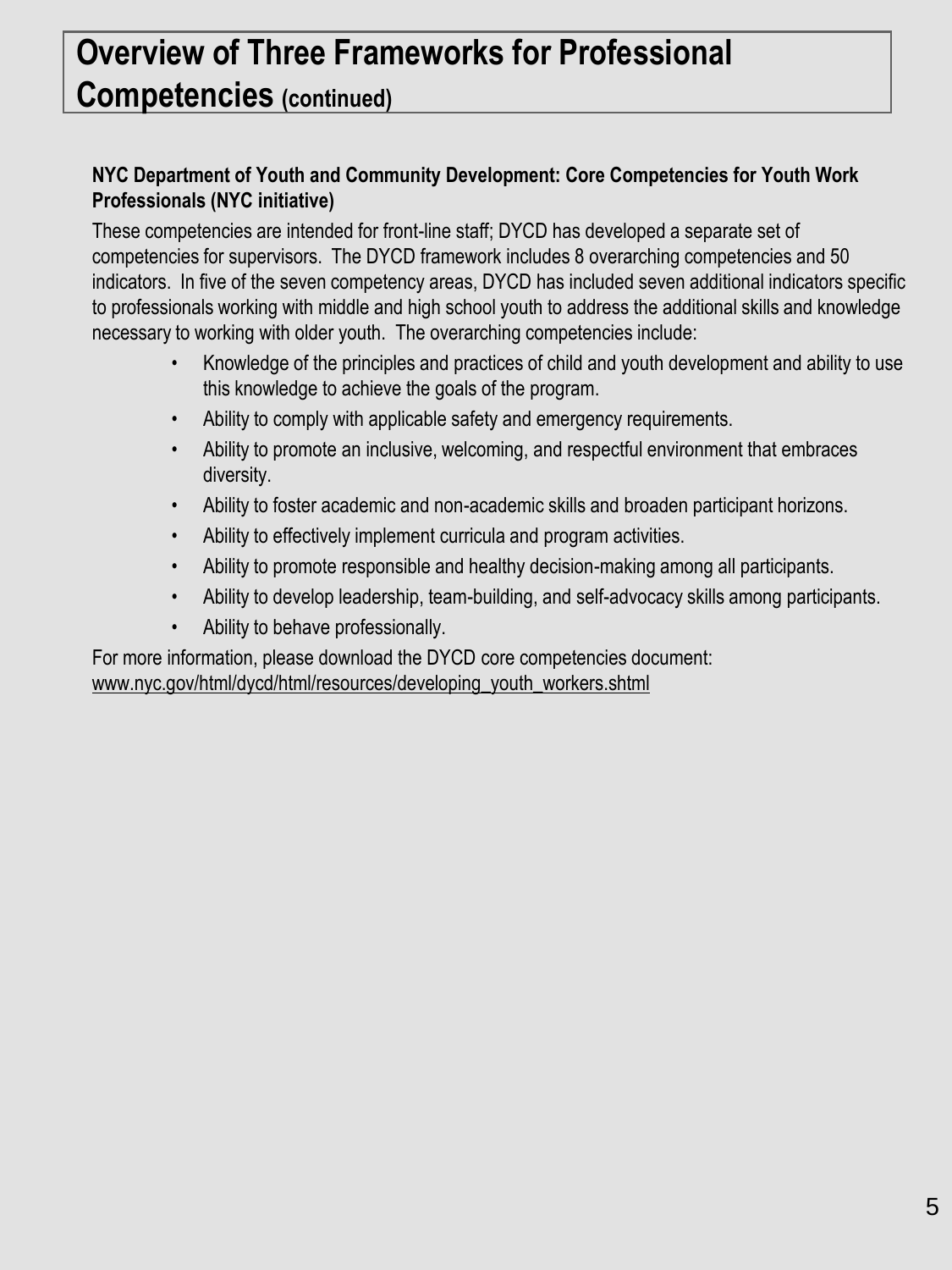### **City University of New York/Center for Afterschool Excellence Certificate Programs**

The Center for After-School Excellence at TASC partners with the City University of New York to offer undergraduate and graduate professional certificates. Afterschool or youth workers earn certificates, and accumulate credits toward their college degrees, by taking a year-long series of courses at one of five CUNY college campuses in New York City. Many afterschool organizations in New York City have committed to give preference in hiring to those who have earned certificates at any of the CUNY colleges. [http://www.tascorp.org/section/resources/college\\_courses](http://www.tascorp.org/section/resources/college_courses)

### **NYC Department of Youth and Community Development Family Development Training Credential**

The Family Development Training and Credentialing Program (FDC) is a New York State initiative that provides frontline workers with the skills and competencies they need to empower families. The FDC curriculum, developed by Cornell University, consists of approximately 90 hours of intensive, interactive classroom study that cover the following ten modules: Family Development: A Sustainable Route to Healthy Self Reliance, Worker Self-Empowerment, Building Mutually Respectful Relationships with Families, Communication, Cultural Competence, Ongoing Assessment, Home Visiting, Helping Families Access Specialized Services, Facilitating Family Conferences, Support Group and Community Meetings, and Collaboration.

There is also an additional 10 hours of small group instruction in portfolio development. Each student develops a portfolio that applies FDC concepts to their everyday work experience. With regular attendance, a satisfactory portfolio, and a passing grade on the New York State credential exam, workers can earn a New York State Family Development Credential and college credits. DYCD offers competitive scholarships for frontline and family workers located in any of the 43 Neighborhood Development Areas (NDA's) throughout New York City. Classes are held each spring and fall at City University of New York (CUNY) campuses and off-site campus locations.

[www.nyc.gov/html/dycd/html/resources/developing\\_family\\_development\\_training.shtml](http://www.nyc.gov/html/dycd/html/resources/developing_family_development_training.shtml)

### **New York State School-Age Care Credential**

The New York State School-Age Care (SAC) Credential was developed by AfterSchool Works! New York in partnership with NYS Office of Children and Family Services and Cornell University. The SAC Credential consists of competency standards in fourteen skill areas: Professionalism, Child development knowledge, Safety, Health, Self, Guidance, Out-of-school environments, Creative, Physical, Cognitive, Communication, Social, Family, and Operational program management. The SAC Credential program is open to any professional regularly working with school-age children, regardless of the program setting. SAC Credential candidates take a preparatory course that covers the fourteen skill areas, work with a trained Advisor, and are ultimately observed by a trained endorser. A panel convened by AfterSchool Works! New York reviews each candidate and determines if they have developed the competencies necessary to earn the SAC Credential.

[www.afterschoolworksny.org/sacc.html](http://www.afterschoolworksny.org/sacc.html)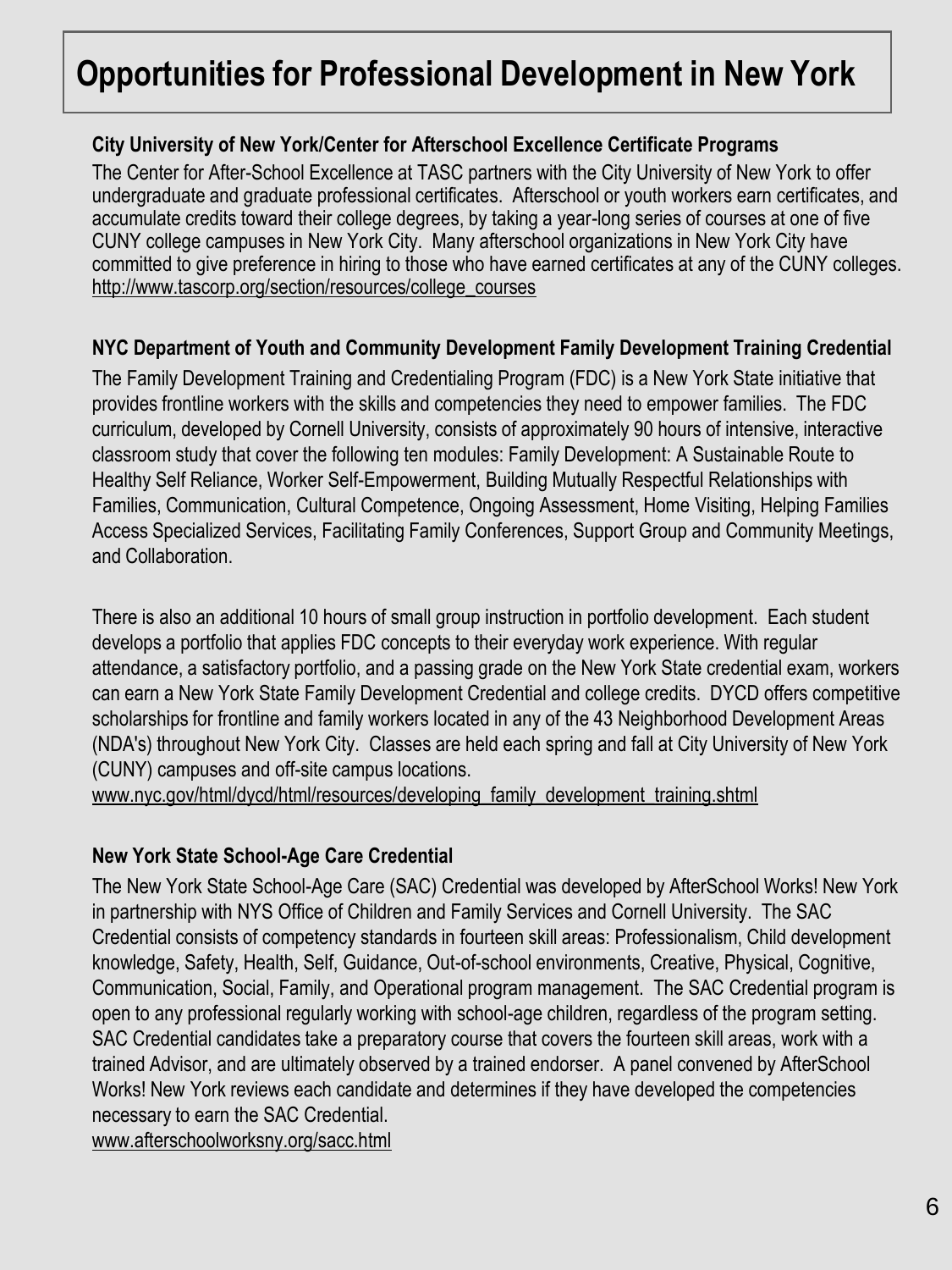### **Additional Training Opportunities**

Stand-alone workshops, series of trainings, and conferences offer opportunities for professional development and networking around specific topics. The following is a list of resources for identifying additional training opportunities from non-profit organizations and public agencies (though many for-profit organizations also offer trainings in New York State).

To view the websites for these resources, please visit [www.nysan.org/section/professional.](http://www.nysan.org/section/professional)

- Act 4 Youth Online Trainings
- Annual Statewide Conferences: A number of organizations run afterschool conferences and workshops each year. These organizations include:
	- AfterSchool Works! New York
	- Association of New York State Youth Bureaus
	- New York 21st CCLC Statewide Technical Assistance Center
- Center for Afterschool Education Online Training Calendar
- Child Care Resource and Referral Agencies, which offer no- or low-cost trainings
- New York State Advancing Youth Development Partnership
- New York State Educational Incentive Program, which provides information regarding vendors who provide training to child care professionals
- New York State Office of Children and Family Services Non-Credit Bearing Distance Learning Courses
- NYSAN Regional Networks, which provide local opportunities to their members:
- NYSAN Training and Conference listing
- Partnership for After School Education (PASE) Training Calendar (NYC-based),
- Public Agencies: A number of public agencies provide professional development opportunities to the organizations they fund. These agencies include:
	- NYSED Student Support Services Network (21<sup>st</sup> CCLC and Extended School Day/School Violence Prevention grantees)
	- NYS Office of Children and Family Services (Advantage After School grantees)
	- NYC Department of Youth and Community Development (Out-of-School Time and Beacon Center grantees)
	- NYC Department of Education (21st CCLC and Extended School Day/School Violence Prevention grantees)
- The After-School Corporation (TASC) Conference Calendar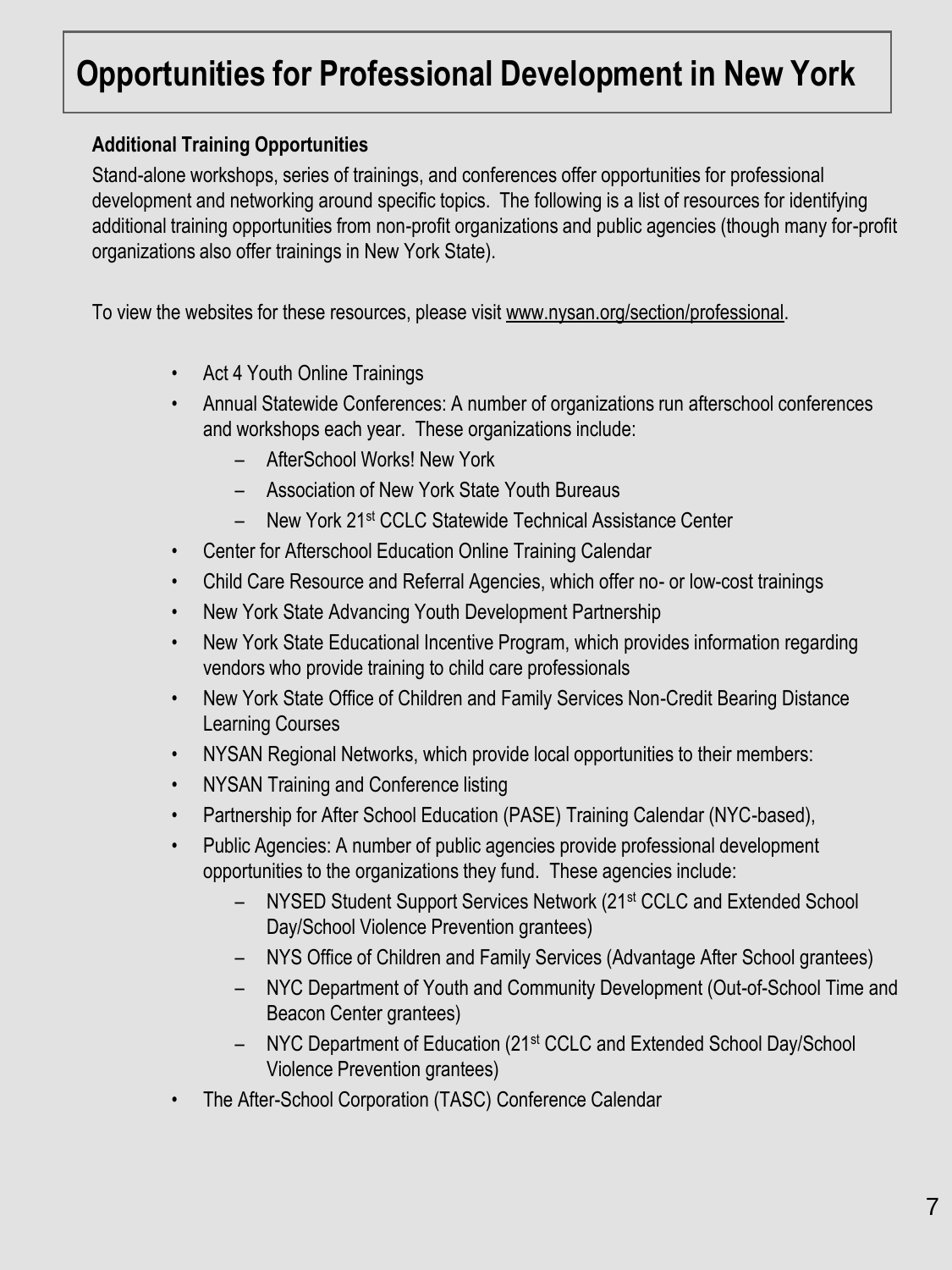# **Resources and Research on Professional and Workforce Development**

### **Resources**

- AfterSchool Works! New York, [www.afterschoolworksny.org](http://www.afterschoolworksny.org)
- Center for After-School Excellence, [www.afterschoolexcellence.org](http://www.afterschoolexcellence.org)
- National AfterSchool Association, [naaweb.site-ym.com](file://localhost/E/%C2%A5%C2%A5naaweb.site-ym.com)
- National Institute on Out-of-School Time, [www.niost.org](http://www.niost.org)
- New York State Afterschool Network, [www.nysan.org](http://www.nysan.org)
- Next Generation Youth Work Coalition, [www.nydic.org/nydic/staffing/workforce/nextgen.htm](http://www.nydic.org/nydic/staffing/workforce/nextgen.htm)
- Partnership for Afterschool Education, [www.pasesetter.org](http://www.pasesetter.org)

#### **Key Research**

"Building Professional Development Systems for the Afterschool Field." (2007). *Afterschool Investments*. U.S. Department of Health and Human Services.

Garza, P., Borden, L. M., & Astroth, K. A. "Professional Development for Youth Workers." (2004). New Directions for Youth Development. Jossey-Bass.

"Pathways to Success for Youth: What Counts in After-School, The Massachusetts After-School Research Study." (2005). United Way of Massachusetts Bay, the Barr Foundation and the Nellie Mae Education Foundation in partnership with the Massachusetts Department of Education and the Massachusetts Office of Child Care Services.

"Room to Grow: Tapping the After-School Workforce Potential." (2009). The After-School Corporation.

To view the websites for these research sources, please visit [www.nysan.org/section/professional.](http://www.nysan.org/section/professional)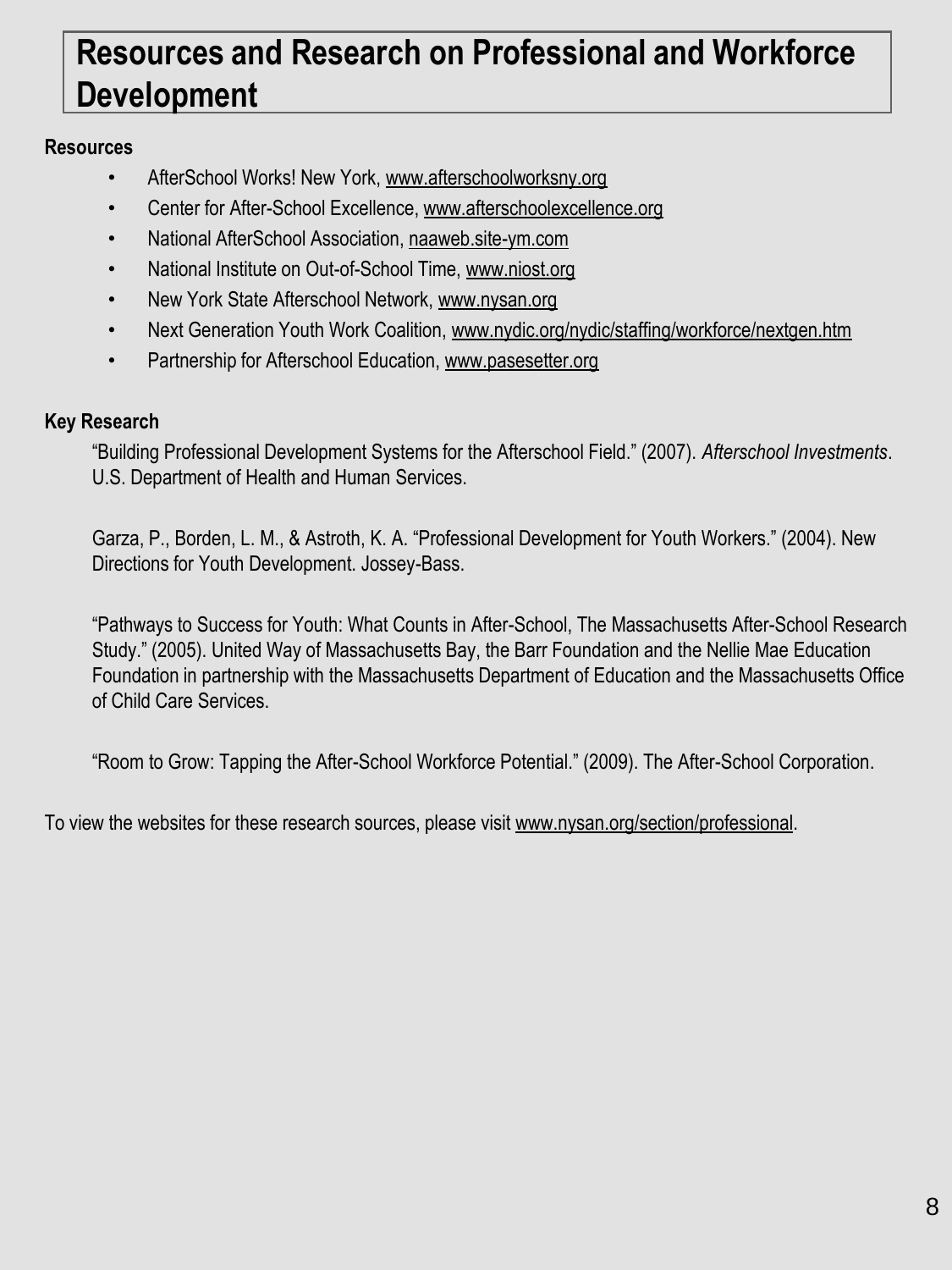# **Appendix I: School-Age Child Care Licensed Programs, Staff Qualifications and Training Requirements**

*SACC-Licensed Program Staff Qualifications* 

| <b>Options for Fulfilling</b><br><b>Staff Requirements</b>              | <b>Education</b>                                                                                                                               | <b>Experience</b>                                                                                                                           |  |
|-------------------------------------------------------------------------|------------------------------------------------------------------------------------------------------------------------------------------------|---------------------------------------------------------------------------------------------------------------------------------------------|--|
| Program Director (person responsible for program supervision functions) |                                                                                                                                                |                                                                                                                                             |  |
| Option 1                                                                | Associate's degree in child<br>development, elementary education,<br>physical education, recreation or a<br>related field                      | Two years direct experience working with<br>children under the age of 13 years,<br>including at least one year in a<br>supervisory capacity |  |
| Option 2                                                                | New York State Children's Program<br><b>Administrator Credential</b>                                                                           | Two years direct experience working with<br>children under the age of 13 years,<br>including at least one year in a<br>supervisory capacity |  |
| Option 3                                                                | New York State School-Age Child Care<br>Credential                                                                                             | Two years direct experience working with<br>children under the age of 13 years,<br>including at least one year in a<br>supervisory capacity |  |
| Option 4                                                                | Two years of college with 18 credits in<br>the above listed areas of concentration<br>including at least one year in a<br>supervisory capacity | Two years direct experience working with<br>children under the age of 13 years                                                              |  |
| <b>Head of Group</b>                                                    |                                                                                                                                                |                                                                                                                                             |  |
| Option 1                                                                | Associate's degree in child<br>development, recreation or a related<br>field                                                                   | None required                                                                                                                               |  |
| Option 2                                                                | High School diploma or its equivalent                                                                                                          | Two years direct experience working with<br>children under 13 years of age                                                                  |  |
| <b>Assistant Head of Group</b>                                          |                                                                                                                                                |                                                                                                                                             |  |
| Option 1                                                                | High School diploma or its equivalent                                                                                                          | Substantial experience working with<br>children under 13 years of age                                                                       |  |